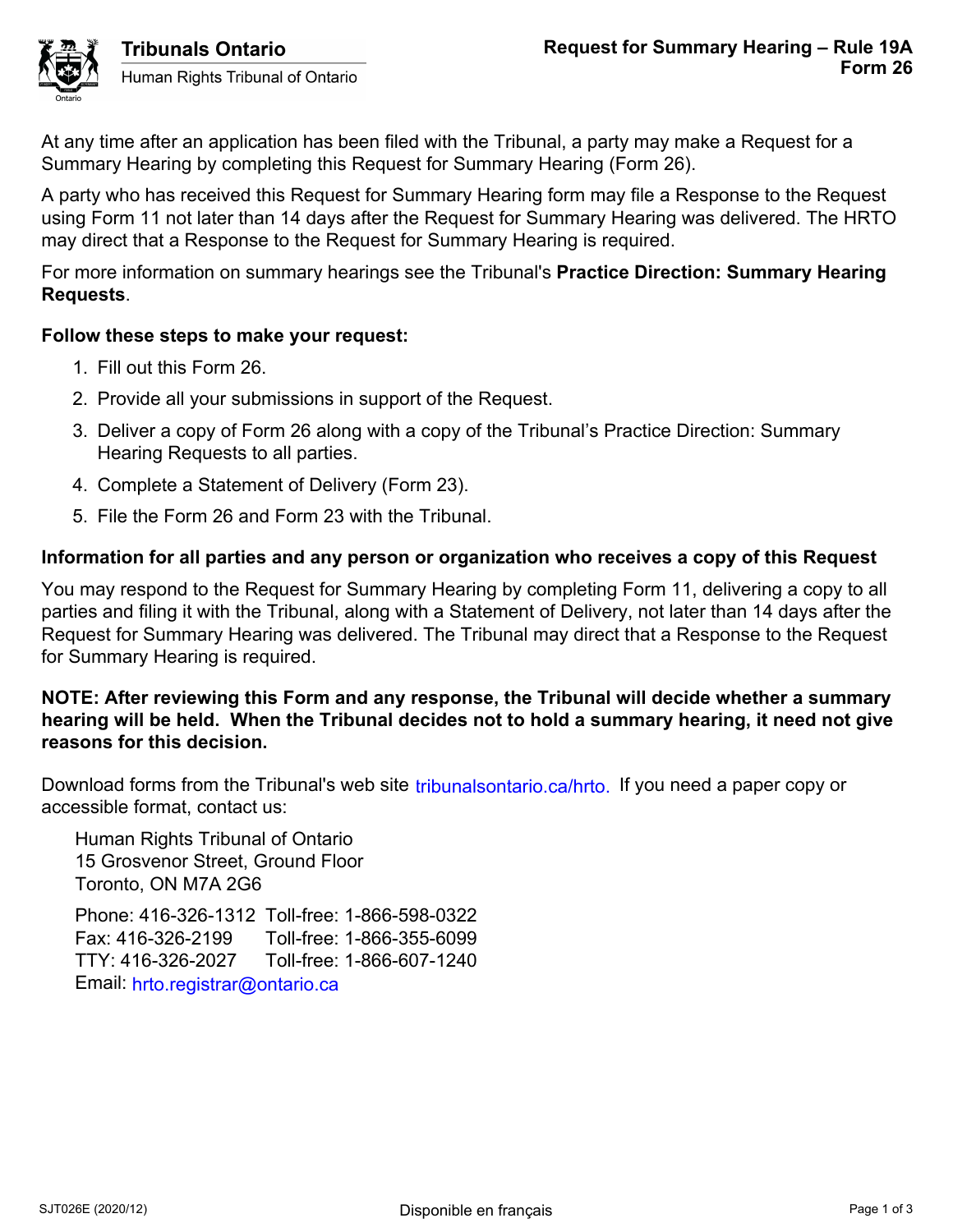

| <b>Application Information</b>                                                                                                                                   |                    |                   |                       |           |                                        |       |                              |                          |           |     |
|------------------------------------------------------------------------------------------------------------------------------------------------------------------|--------------------|-------------------|-----------------------|-----------|----------------------------------------|-------|------------------------------|--------------------------|-----------|-----|
| <b>Tribunal File Number:</b>                                                                                                                                     |                    |                   |                       |           |                                        |       |                              |                          |           |     |
| Name of Applicant:                                                                                                                                               |                    |                   |                       |           |                                        |       |                              |                          |           |     |
| Name of Each Respondent:                                                                                                                                         |                    |                   |                       |           |                                        |       |                              |                          |           |     |
| 1. Your Contact Information (person or organization making this Request)                                                                                         |                    |                   |                       |           |                                        |       |                              |                          |           |     |
| First (or Given) Name                                                                                                                                            |                    |                   | Last (or Family) Name |           |                                        |       | Organization (if applicable) |                          |           |     |
| <b>Street Number</b>                                                                                                                                             | <b>Street Name</b> |                   |                       |           |                                        |       |                              |                          | Apt/Suite |     |
| City/Town                                                                                                                                                        |                    |                   |                       | Province  | <b>Postal Code</b>                     | Email |                              |                          |           |     |
| Daytime Phone                                                                                                                                                    |                    | <b>Cell Phone</b> |                       |           | Fax                                    |       |                              | <b>TTY</b>               |           |     |
| If you are filing this as the Representative (e.g. lawyer) of one of the parties please indicate:<br>Name of party you act for and are filing this on behalf of: |                    |                   |                       |           |                                        |       |                              | LSUC No. (if applicable) |           |     |
|                                                                                                                                                                  |                    |                   |                       |           |                                        |       |                              |                          |           |     |
| What is the best way to send information to you?<br>(If you check email, you are consenting to the delivery of documents by email.)                              |                    |                   |                       |           |                                        |       | Mail                         |                          | Email     | Fax |
| Check off whether you are (or are filing on behalf of) the:<br>Applicant<br>Other - describe:                                                                    | $\bigcirc$         | Respondent        |                       | $\bigcap$ | <b>Ontario Human Rights Commission</b> |       |                              |                          |           |     |
| 2. Please indicate whether you are asking the Application to be dismissed in whole or in part. If<br>in part, please specify.                                    |                    |                   |                       |           |                                        |       |                              |                          |           |     |